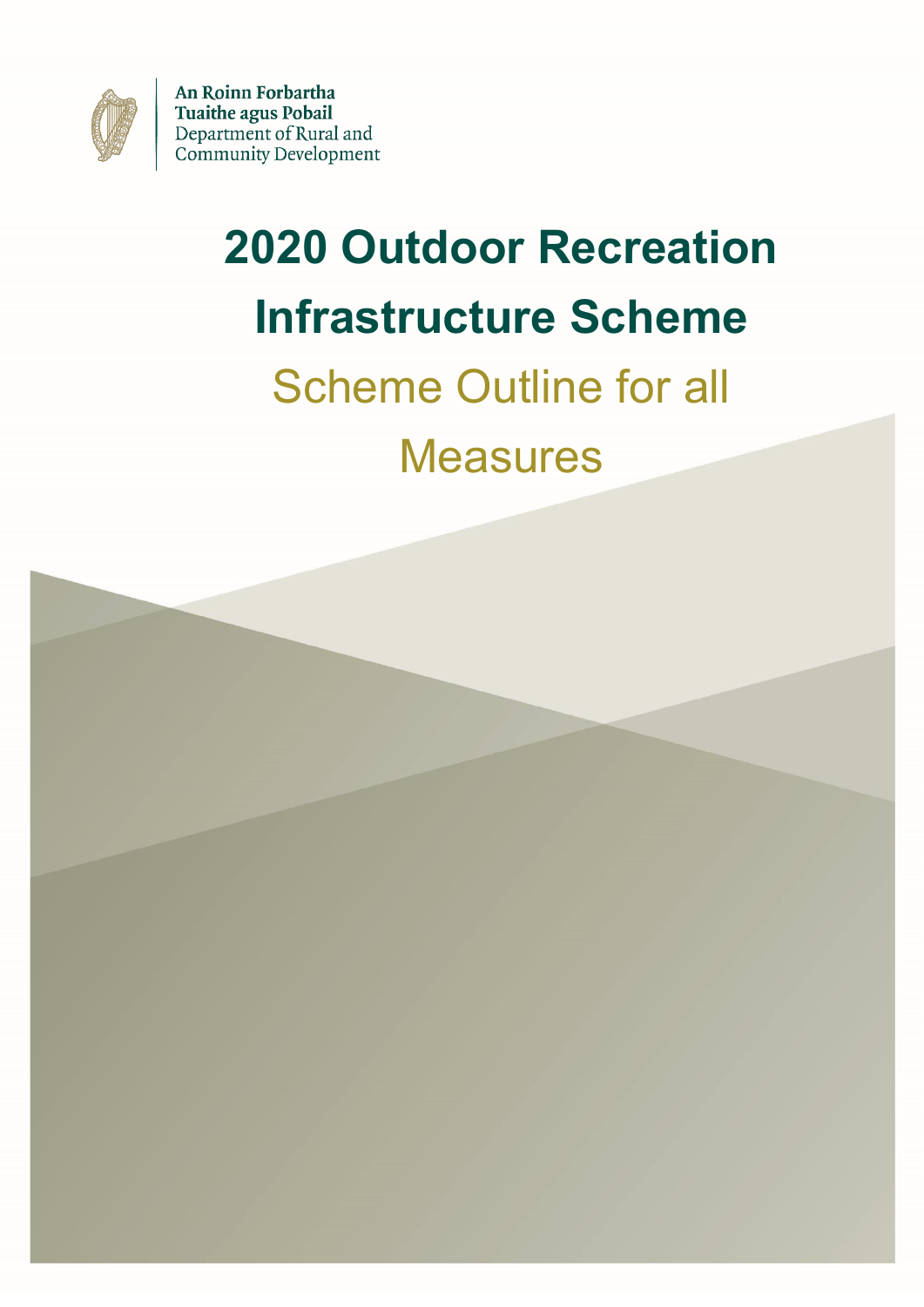### **Contents**

| 1.                                            | <b>Outdoor Recreation Infrastructure Scheme</b>                        | 5                 |  |
|-----------------------------------------------|------------------------------------------------------------------------|-------------------|--|
| 2.                                            | <b>ORIS 2020 Scheme Focus</b>                                          | 6                 |  |
| 3.                                            | <b>Funding and Timelines</b>                                           | 8                 |  |
| 4.                                            | <b>Scheme Measures</b>                                                 | 9                 |  |
| 5.                                            | <b>Ineligible Project Types</b>                                        | $12 \overline{ }$ |  |
|                                               | 6. Application Format                                                  | 13                |  |
| 14<br>7. Grant Level                          |                                                                        |                   |  |
|                                               | 8. Funding Conditions for Rural Schemes funded under the Department of |                   |  |
| 15<br><b>Rural and Community Development.</b> |                                                                        |                   |  |
|                                               | 9. Assessment Criteria<br>19                                           |                   |  |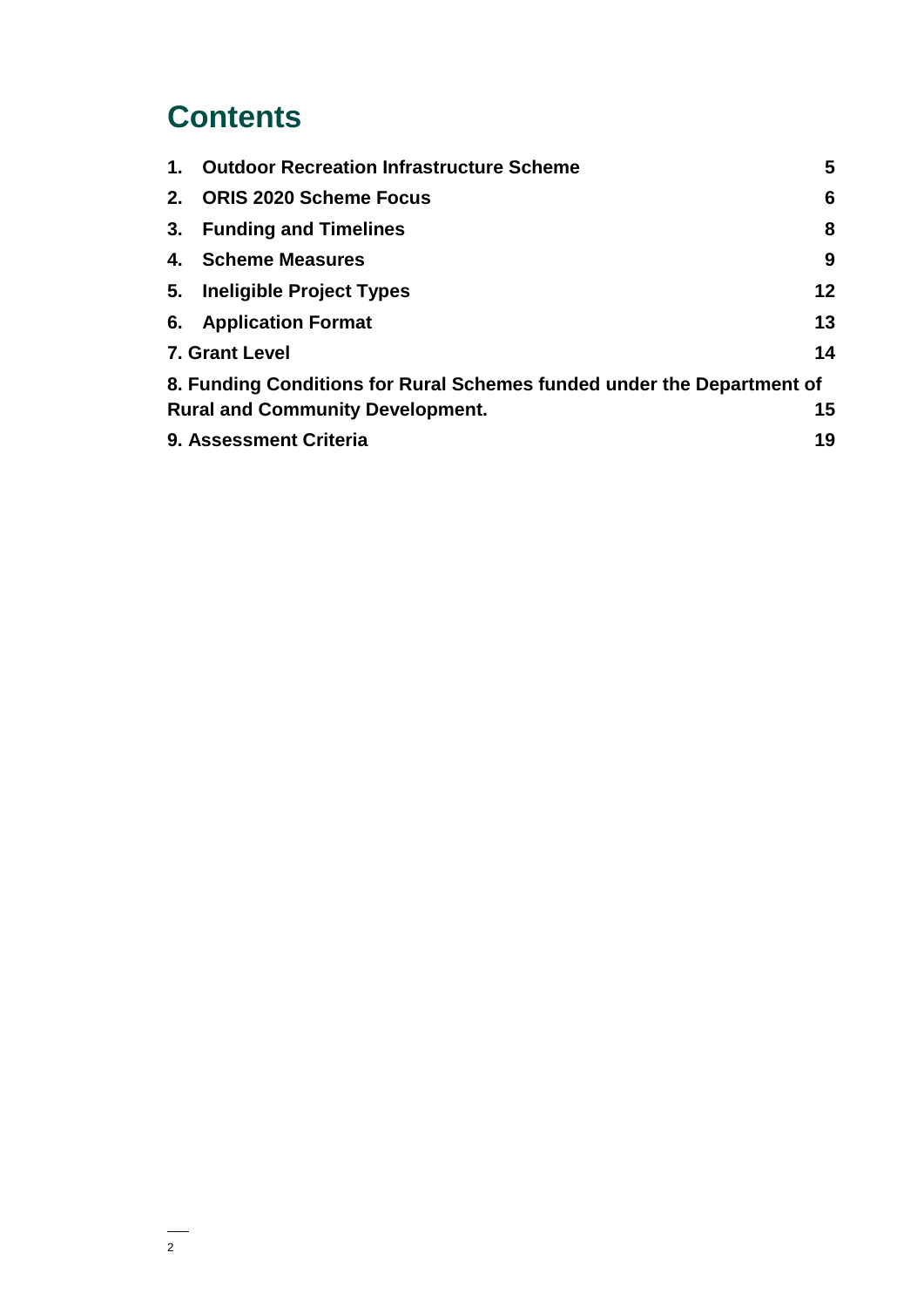

An Roinn Forbartha **Tuaithe agus Pobail** Department of Rural and Community Development





Tionscadal Éireann Project Ireland

**Outdoor Recreation Infrastructure Scheme** 

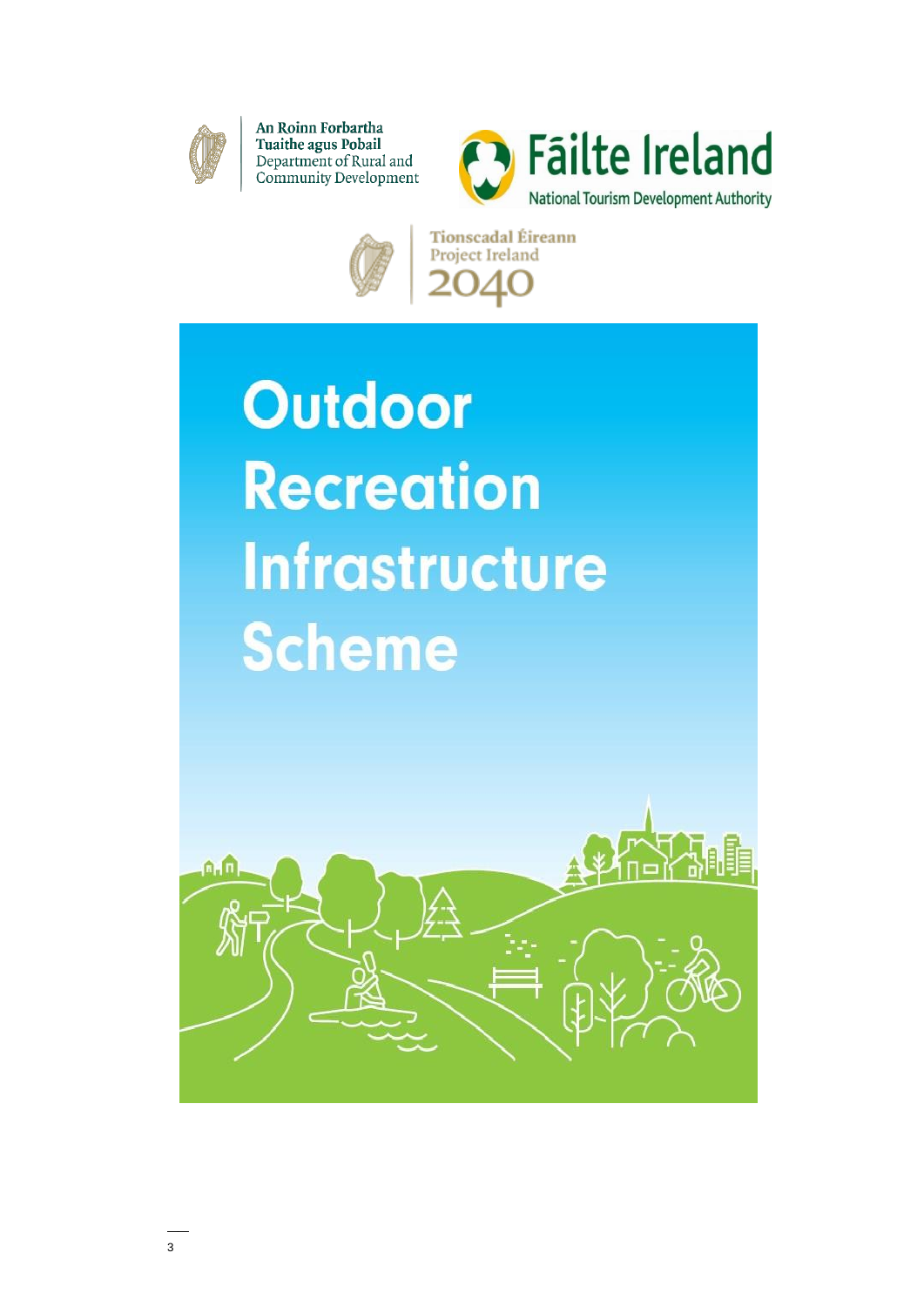### **Outdoor Recreation Infrastructure**

### **Scheme**

### 2020

### **Department of Rural and Community Development**

in partnership with

**Fáilte Ireland** 29th May 2020

Any queries and completed application forms should be addressed to ORIS@DRCD.gov.ie

**or** 

**Rural Programmes and Policy Unit** Department of Rural and Community Development **Government Buildings Brook Street Ballina** Co. Mayo

**F26 E8N6**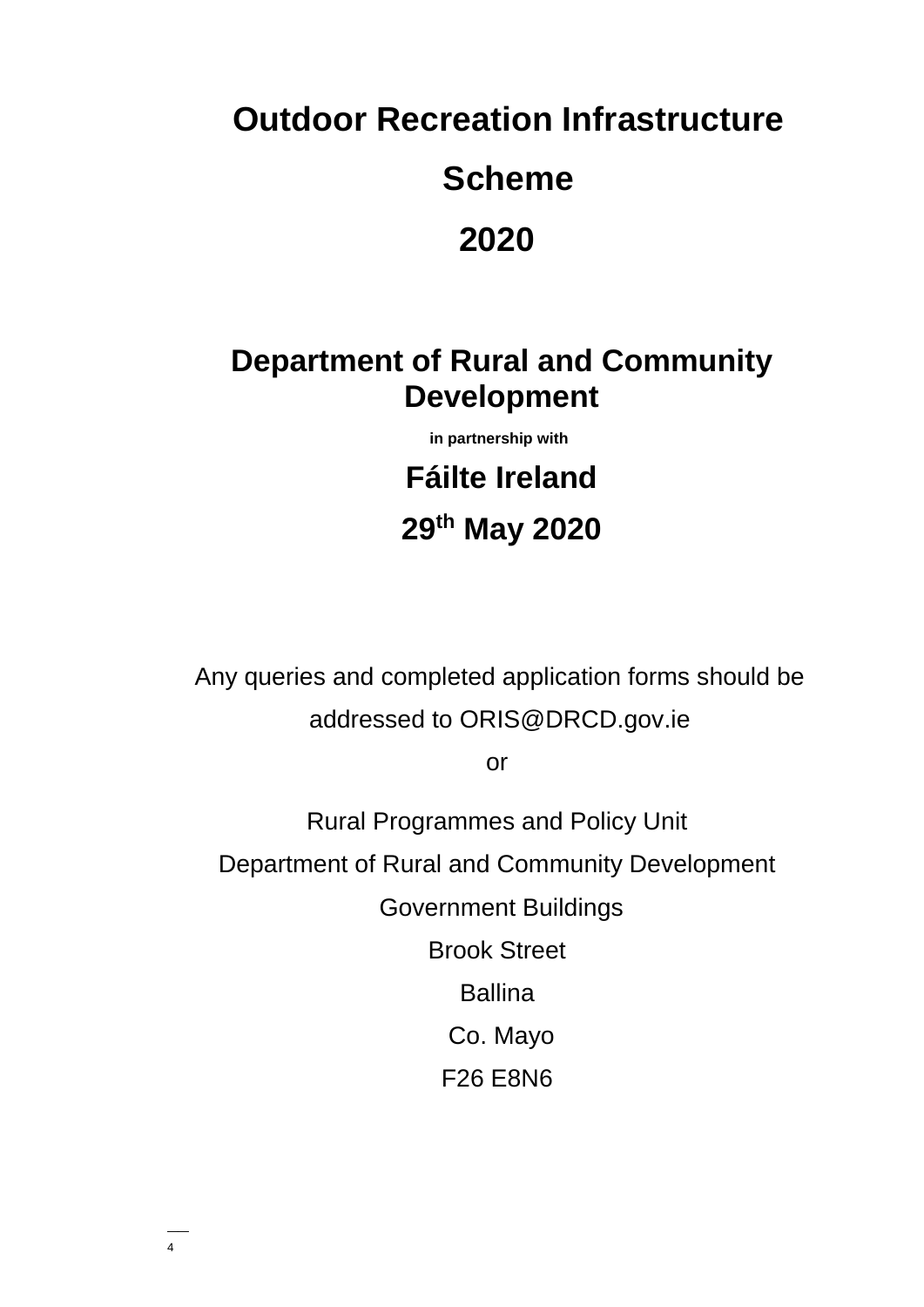### **1. Outdoor Recreation Infrastructure Scheme**

The Outdoor Recreation Infrastructure Scheme (ORIS) contributes to the strategic objective of strengthened rural economies and communities as set out in the Project Ireland 2040 strategy. The objective of the Scheme is to provide funding for the development of new outdoor recreational infrastructure and for the necessary repair, enhancement or promotion of existing outdoor recreational infrastructure in countryside areas across Ireland.

The scheme invests in the physical infrastructure that underpins sporting and recreational activities based on the use of the resources of the countryside; these contribute to healthy active lifestyles while building on the economic and tourism potential of the area, and so are to the benefit of both local communities and tourist visitors alike. The scheme may also provide some limited funding for the marketing and promotion of such infrastructure, typically as part of a wider project involving capital supports.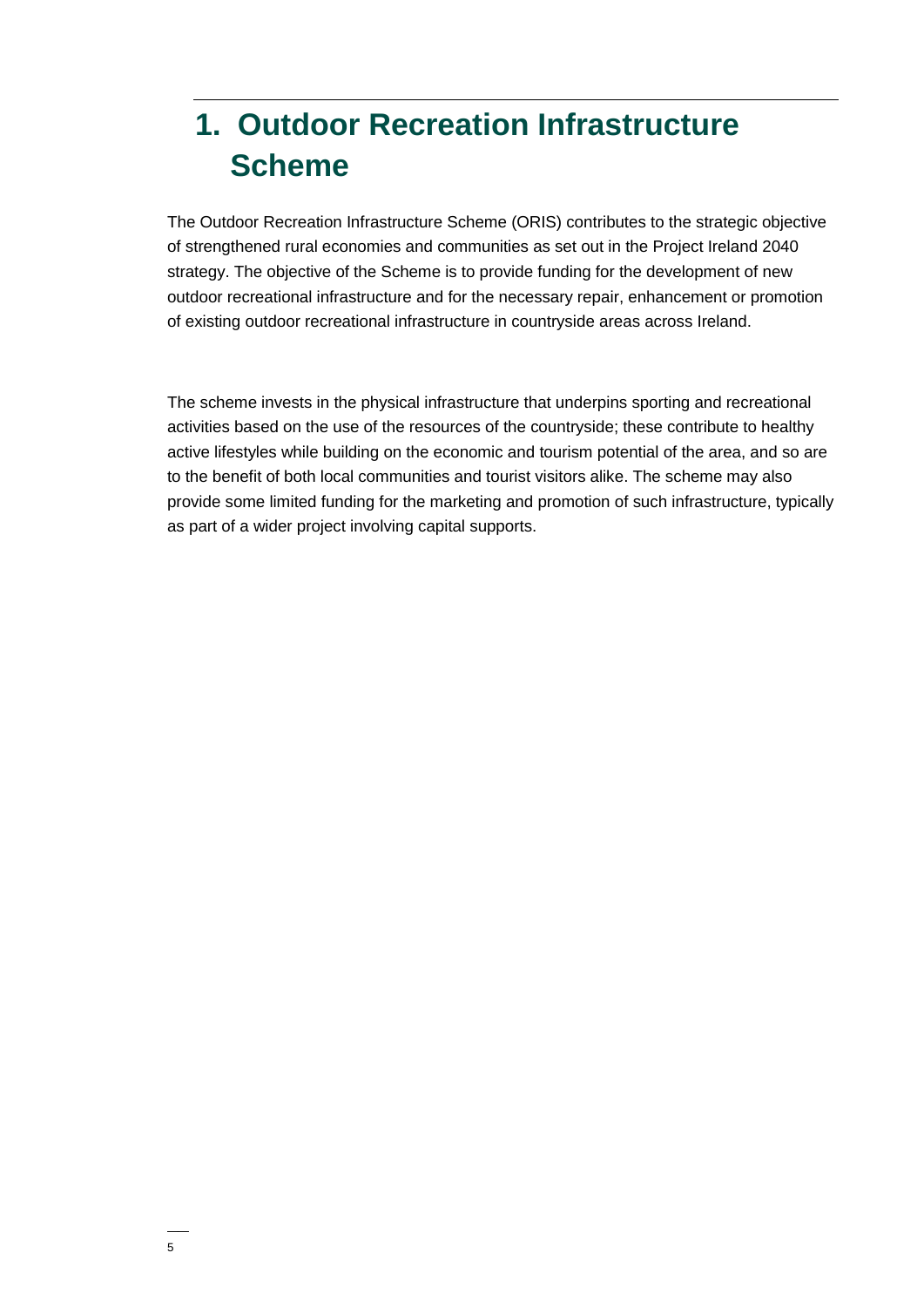### **2. ORIS 2020 Scheme Focus**

The focus of the scheme will be to support outdoor recreational infrastructure in countryside areas across Ireland. The 2020 scheme will, in particular, support recreational infrastructure that not only provides an outlet for the communities in which they are situated but that also delivers added value from a tourism perspective, positioning rural areas to respond to the post-COVID-19 economic environment.

Outdoor recreation refers to those sporting, recreational and holiday pursuits based on use of the resources of the countryside and which contribute to healthy active lifestyles. "Countryside" includes land, water and air. The term "recreation" in this context applies to sporting and recreational activities which operate in the countryside. It does not include sporting activities which take place in the countryside on confined courses or pitches specifically designed and constructed for those sports, e.g. golf, football, show jumping, etc. Projects approved under the ORIS will be in keeping with this definition.

#### **Project type**

The scheme supports the provision of outdoor infrastructure that is, in the main, freely available to the public. The type of projects typically funded by the Scheme include trails, walkways, cycleways, greenways, blueways and mountain access routes. This is not a definitive list and other innovative projects that provide outdoor infrastructure are encouraged, including those that result in improved access to recreational facilities for older people and those with disabilities. Given the potential impact of the Coronavirus pandemic on the Irish economy and the tourism sector in particular, projects that can display a specific tourism or other sectoral impact that may aid economic recovery are encouraged.

The lists of projects funded previously are available at Gov.ie1.

Greenway projects funded under ORIS will be those of a local nature. The Department of Transport, Tourism and Sport's Greenways Strategy2, published in July 2018, sets out the Government's priorities in relation to the funding of greenways in Ireland over a 10 year period, with a dedicated funding stream to achieve this. It is not the intention of ORIS to

 $\overline{a}$ 

**<sup>1</sup>** <https://www.gov.ie/en/collection/90a66b-approved-funding-for-outdoor-recreation-projects/> **<sup>2</sup>** [https://www.gov.ie/en/publication/ed5d17-strategy-for-the-future-development-of-national](https://www.gov.ie/en/publication/ed5d17-strategy-for-the-future-development-of-national-and-regional-greenwa/)[and-regional-greenwa/](https://www.gov.ie/en/publication/ed5d17-strategy-for-the-future-development-of-national-and-regional-greenwa/)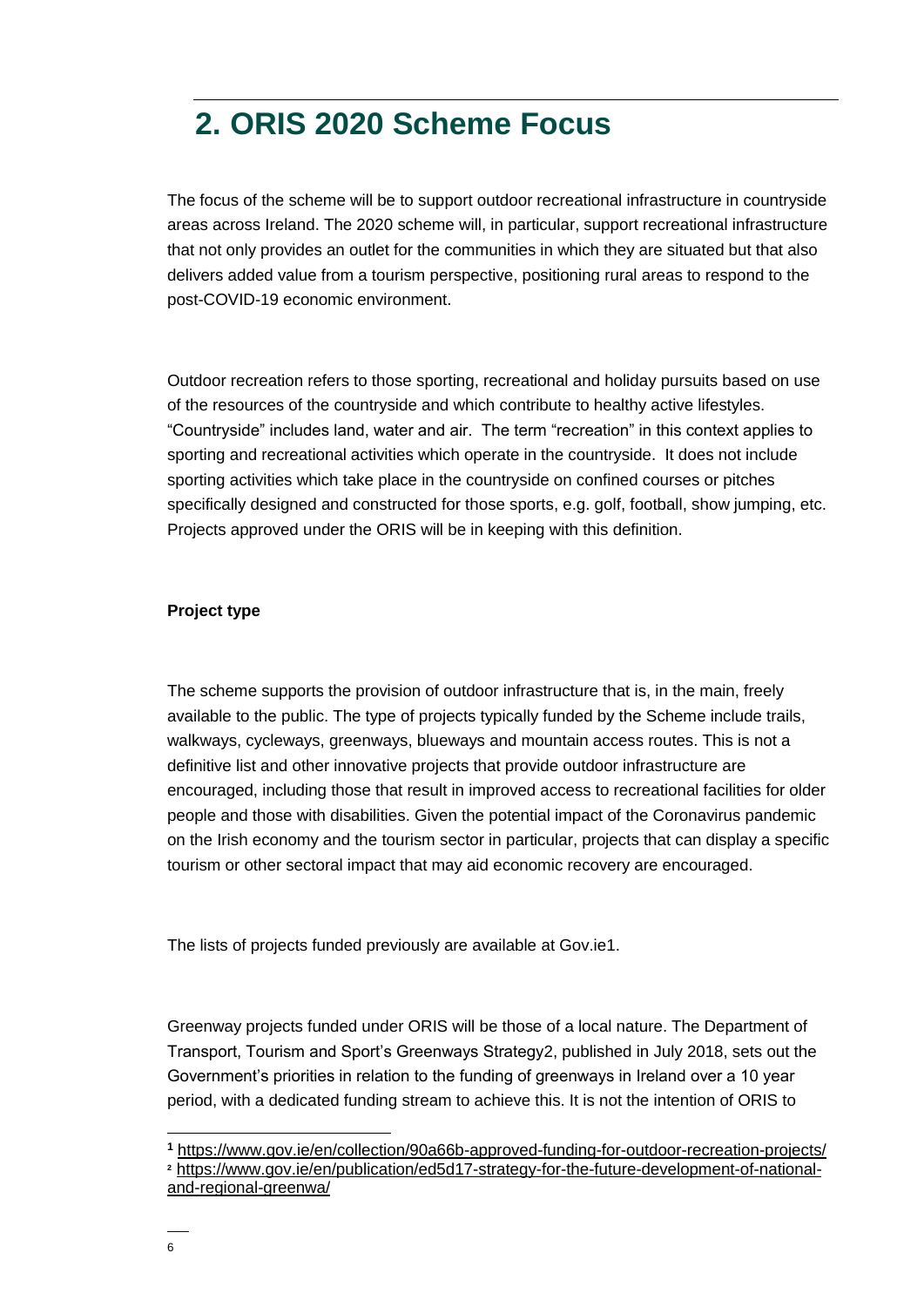supplement or supplant this strategy by funding regional or national greenways i.e. those greenways that are over 20km in length. However necessary repair or small improvement works on those greenways (which are older than 3 years), local extensions of those greenways, local spurs off those greenways, and the development of infrastructure to link a rural town or village to such greenways may be considered under ORIS.

Blueway projects funded under ORIS must be in line with the Blueway Management and Development Guide published by The Blueway Partnership3.

Trail projects funded under the ORIS should be developed in line with Sport Ireland advice, including their Trail Criteria Guidelines4.

#### **Project Location**

Projects located within any of the five main city boundaries (Dublin, Cork, Limerick, Galway and Waterford) are not eligible under the scheme.

Projects should, in the main, be located in the countryside (i.e. not within the environs of towns or villages). Funding is available separately for walkways, cycleways and other outdoor infrastructure located in towns and villages under the Town & Village Renewal Scheme.

ORIS may fund recreational infrastructure linking a town or village into the countryside, and particularly linking towns or villages to other outdoor recreation facilities located in the countryside.

 $\overline{a}$ **<sup>3</sup>** [https://www.sportireland.ie/sites/default/files/2019-10/blueway-management-development](https://www.sportireland.ie/sites/default/files/2019-10/blueway-management-development-guide_0.pdf)[guide\\_0.pdf](https://www.sportireland.ie/sites/default/files/2019-10/blueway-management-development-guide_0.pdf)

**<sup>4</sup>** Useful resources can be found at [https://www.sportireland.ie/outdoors/resources](https://www.sportireland.ie/outdoors/resources-development)[development](https://www.sportireland.ie/outdoors/resources-development)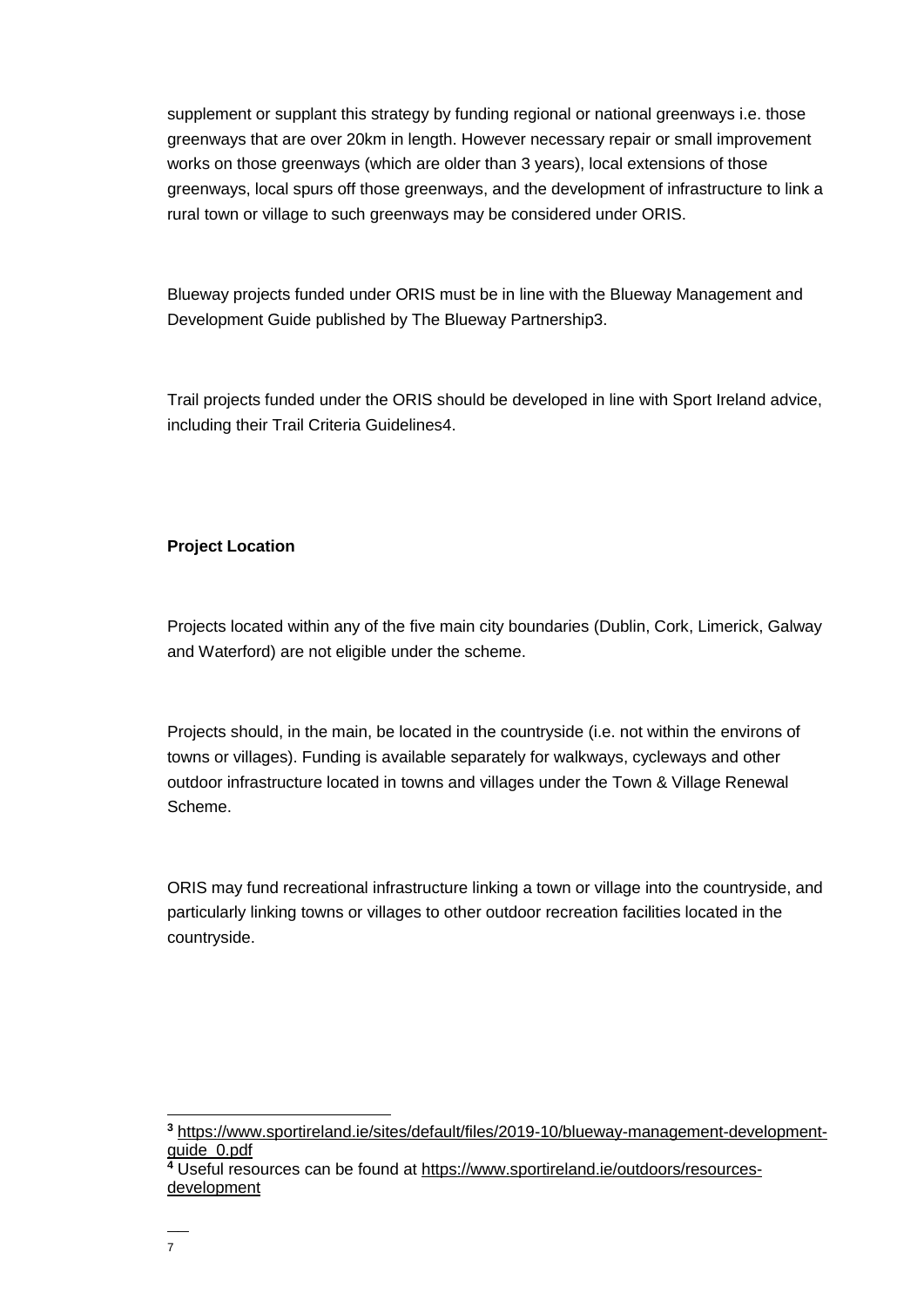### **3. Funding and Timelines**

An indicative budget of €10 million is available for successful projects under the 2020 Outdoor Recreation Infrastructure Scheme. This funding is provided jointly by the Department of Rural & Community Development and Fáilte Ireland. As in previous years, this funding will be provided under three different categories of projects (Measures) based on the size of the investment requirement. Details of the three Measures are outlined in Section 4. The number of projects approved for funding under each Measure will be limited by the total amount of funding available.

All proposed projects must be in a position to commence at the end of 2020 for Measure 1 or early in 2021 for Measures 2 & 3, and must be capable of being delivered in a realistic timeframe i.e. within a 12 month timeframe for Measure 1 projects, or 18 month timeframe for Measure 2 & 3 projects. Therefore it is advisable that feasibility studies and planning permissions (if required) are in place or substantially progressed prior to the submission of a project application.

Eligible applicants are requested to submit applications under the various Measures referred to in Section 4. The applications must only be submitted using the template application forms provided by the Department of Rural & Community Development. Completed applications must be submitted via email to ORIS@drcd.gov.ie by:

- **5.15pm on Wednesday 30th September 2020 for Measure 1**
- **5.15pm on Monday 30th November 2020 for Measures 2 & Measures 3.**

Applicants may, if they wish, submit bulky applications by post to Rural Programmes and Policy Unit, Department of Rural and Community Development, Government Buildings, Brook Street, Ballina, Co. Mayo, F26 E8N6, to arrive not later than the above dates for each respective Measure.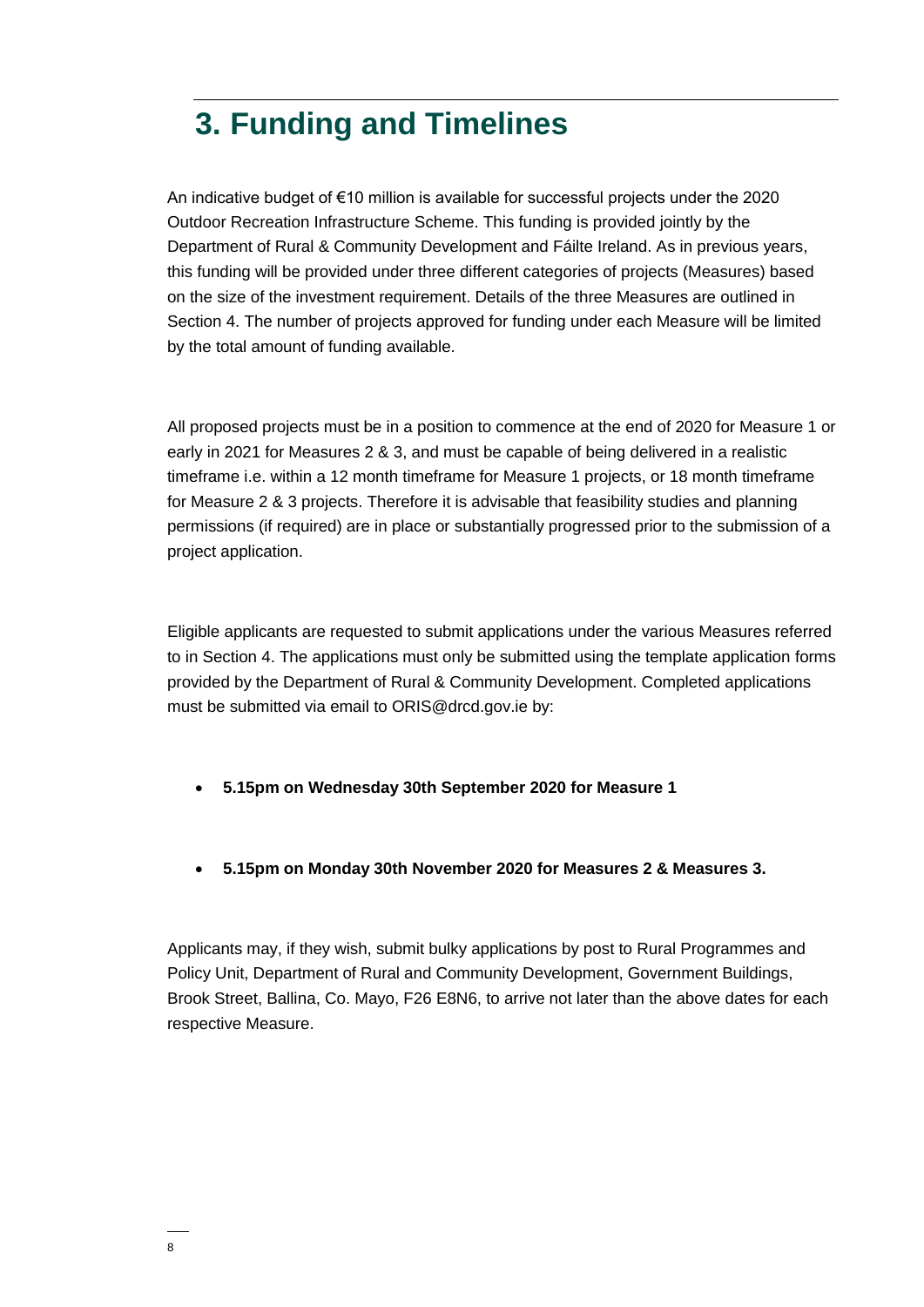### **4. Scheme Measures**

The Scheme is delivered under three Measures as outlined below. The level of funding, project scale, and eligible applicants vary under each Measure.

#### **Measure 1: Small Scale Repair/Promotion and Marketing**

**Grant Amounts**: Up to €20,000.

**Eligible Activities:** Small scale projects that are in line with the objectives and focus of the Scheme. This includes, but is not limited to, the upkeep and repair of already established trails, walkways, cycleways greenways and blueways, improved access to leisure or recreational facilities, and the promotion and marketing of such infrastructure.

#### **Eligible Applicants**:

Local Authorities and Local Development Companies5

#### **Maximum Number of Projects:**

A maximum of 7 applications may be submitted per Local Authority.

A maximum of 2 applications may be submitted per Local Development Company.

**Indicative Project Completion Date:** All projects must be finished and drawdown of funding completed by 30th of November 2021. The completion date may be revised in the Funding Agreement based on the date of project approval.

#### **Measure 2: Medium Scale Repair/Upgrade and New Trail/Amenity Development**

 $\overline{a}$ 

**<sup>5</sup>** Local Development Companies as referenced under Section 128f(1)(d) of the Local Government Act 2001 (as amended by the Local Government Reform Act 2014) are designated eligible applicants under Measure 1 for this Scheme.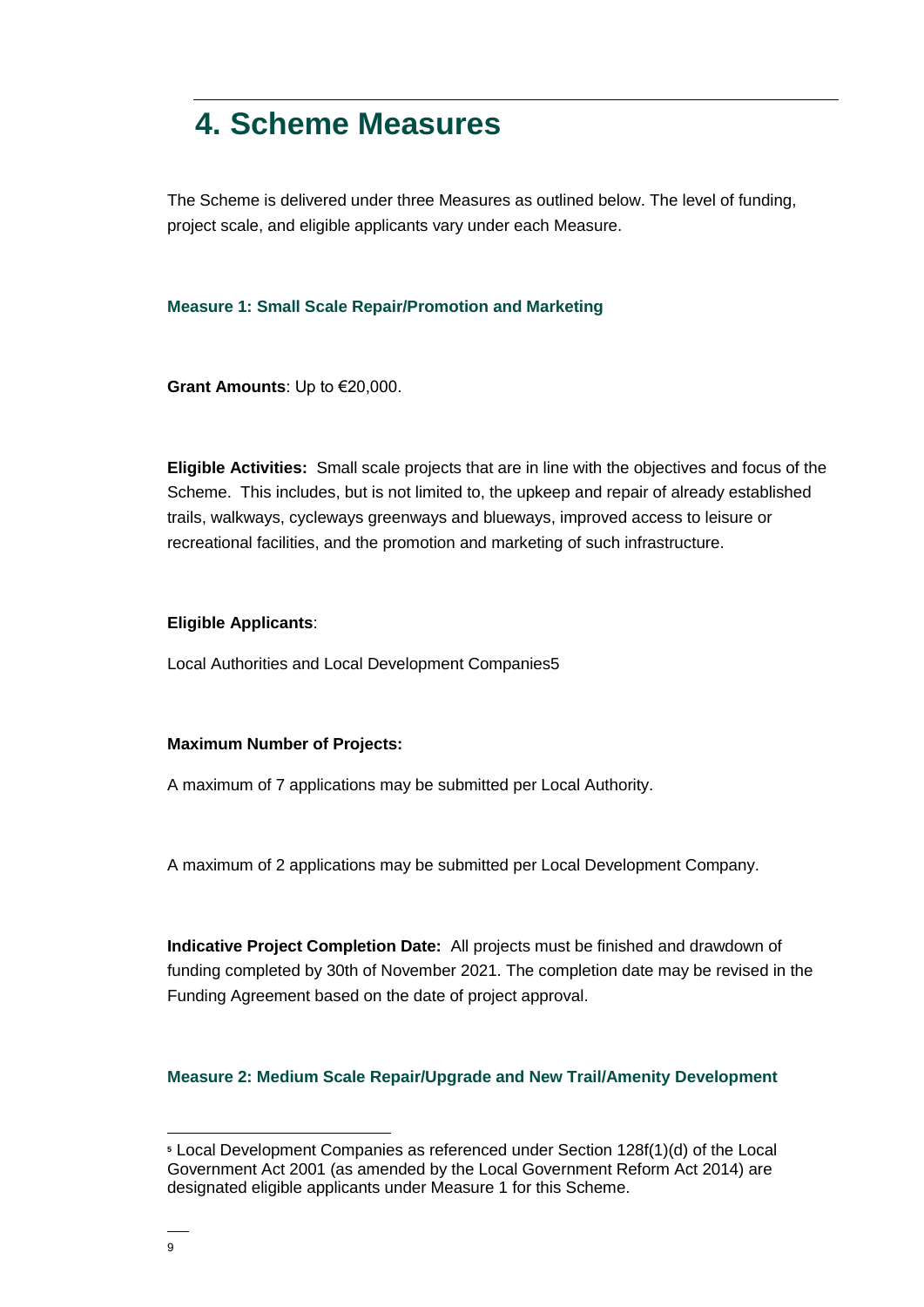**Grant Amounts:** Up to €200,000.

**Eligible Activity:** Medium sized projects that are in line with the objectives and focus of the Scheme. This includes, but is not limited to, the development of new trails, walkways, cycleways, local greenways, blueways or other recreational facilities, or extensions to already established trails, walkways, cycleways, greenways and blueways. Projects can also include works for the enhancement, repair or promotion of such infrastructure, or for improved access to recreational infrastructure.

#### **Eligible Applicants:**

Local Authorities.

M**aximum Number of Projects:** A maximum of 3 proposals may be submitted by each Local Authority.

**Indicative Project Completion Date**: All projects must be finished and drawdown of funding completed by 31st of July 2022. The completion date may be revised in the Funding Agreement based on the date of project approval

#### **Measure 3: Large Scale Repair/Upgrade and New Strategic Trail/Amenity Development**

**Grant amounts:** Up to €500,000.

**Eligible Activity**: Large sized projects that are in line with the objectives and focus of the Scheme. This could include projects such as the development of new larger-scale recreational infrastructure, or resources to complete larger scale/longer term developments, as well as significant repair and maintenance on already established trails, walkways, cycleways, greenways or blueways.

#### **Eligible Applicants:**

Local Authorities and State Agencies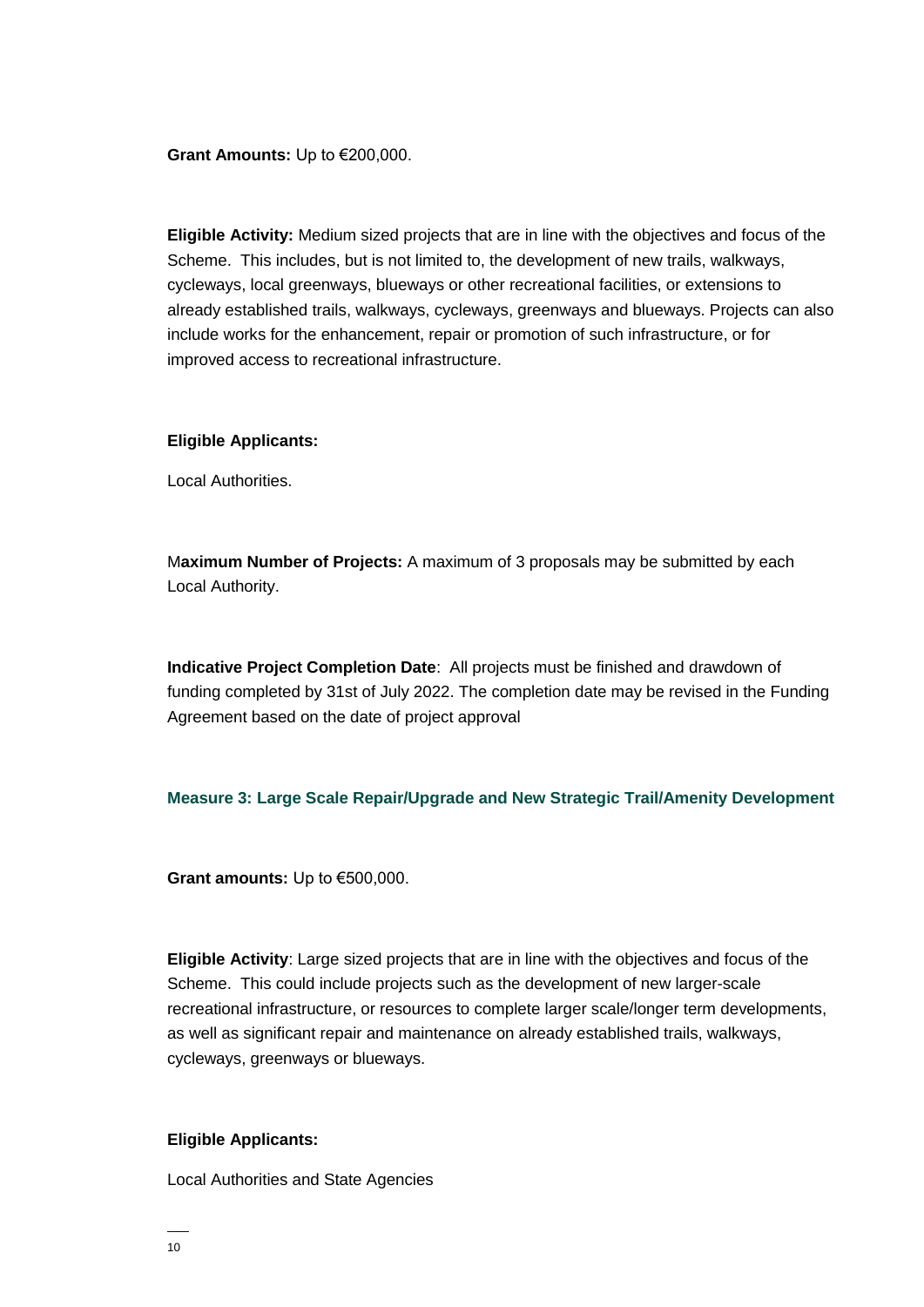Maximum Number of Projects: Local Authorities and State Agencies will be confined to 1 application each under this Measure.

Indicative Project Completion Date: All projects must be finished and drawdown of funding completed before 31st July 2022. The completion date may be revised in the Funding Agreement based on the date of project approval.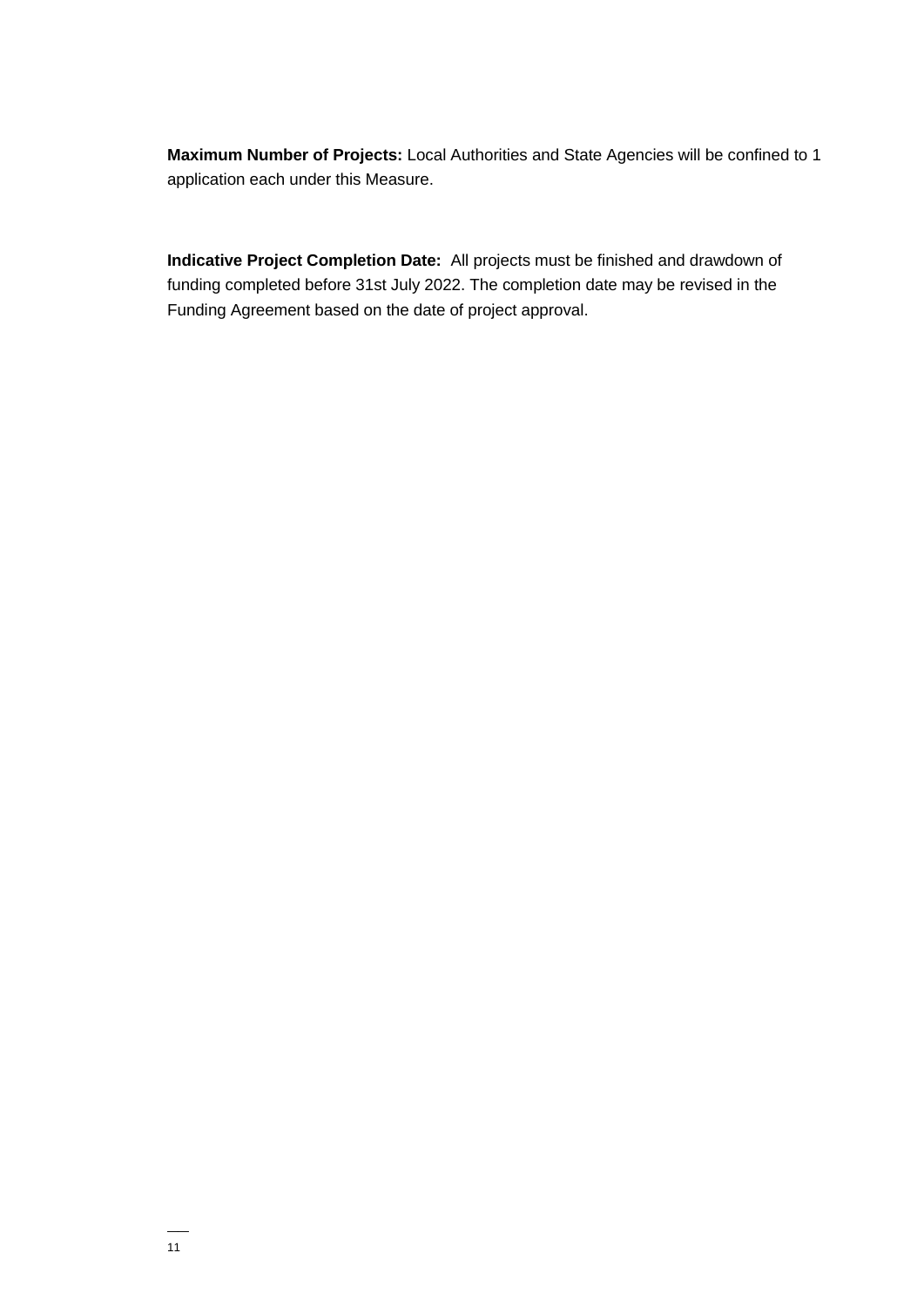### **5. Ineligible Project Types**

The following types of projects and activities, in particular, will not be supported by the scheme:

- Purchase of land.
- Refurbishment and construction of buildings6 (except in very exceptional and limited circumstances for projects under Measure 2 where this would substantially improve access to, and the utilisation of, recreational resources by the wider public).
- Sports grounds, playgrounds and Multi-Use Gaming Areas (MUGAs).
- Walking or running tracks located in a confined space, e.g. around sports pitches or playgrounds, or within other sports grounds.
- Marked street trails, walkways and cycleways within towns and villages (funding available through Town & Village Renewal Scheme for such infrastructure).
- Maintenance works on elements of trails which form a normal part of the work undertaken as part of the Walks Scheme.
- Activities which do not comply with the definition of countryside/outdoor recreation as set out above and as defined in the National Countryside Recreation Strategy7.

 $\overline{a}$ 

**<sup>6</sup>** The relevant Local Authority should discuss any potential projects in this category with the Department of Rural & Community Development before submitting an application. **<sup>7</sup>** [www.gov.ie/en/policy-information/127c4b-national-countryside-recreation-strategy/](http://www.gov.ie/en/policy-information/127c4b-national-countryside-recreation-strategy/)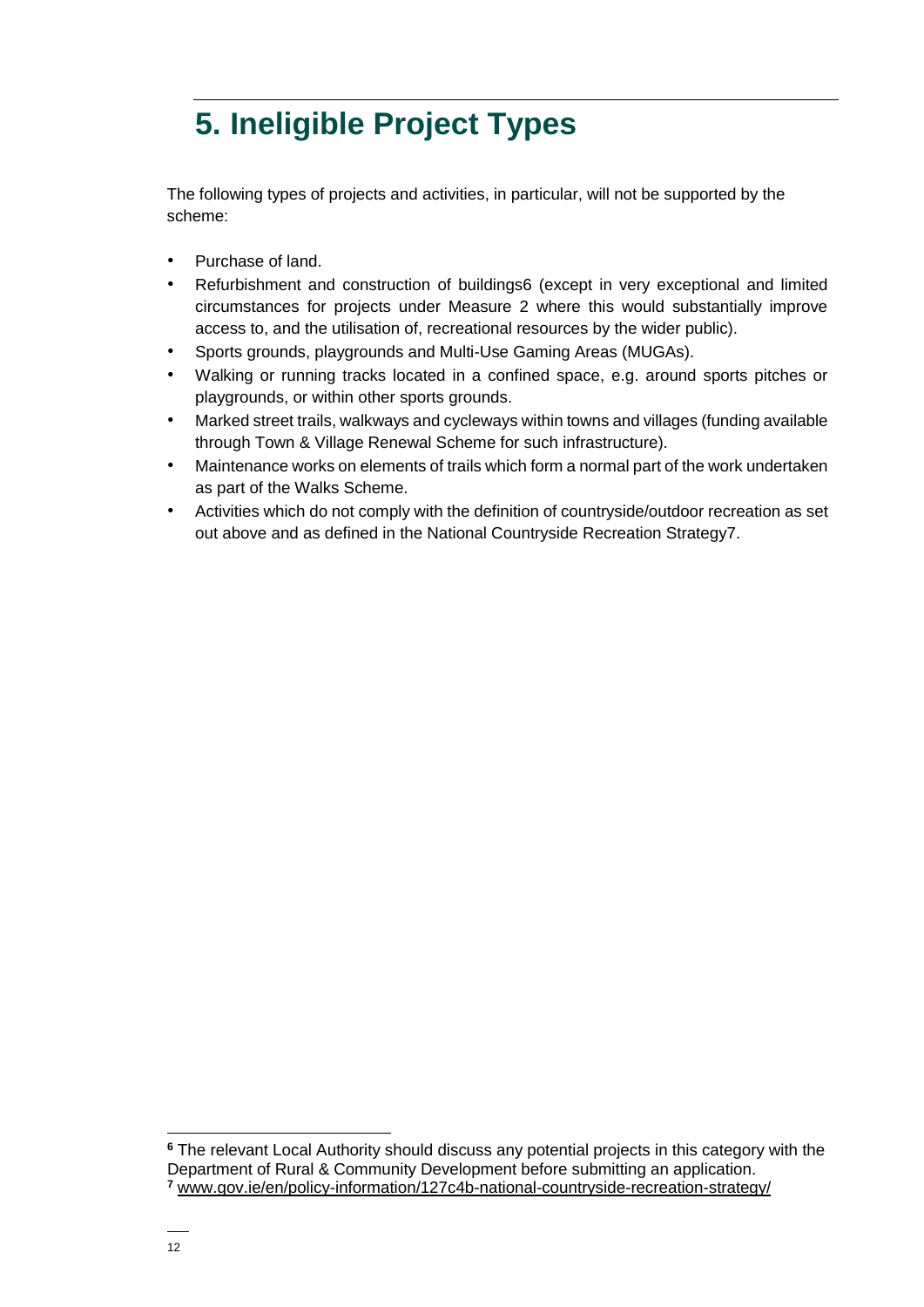### **6. Application Format**

Applicants must submit the following documents:

- Local Authorities and Local Development Companies must submit an "Application Overview" (MS Excel) document indicating that the applicant undertakes to ensure that all required permissions, match-funding, etc. are in place or in train, and are in line with requirements outlined in this document. Proof of such is not required at the time of application but must be available to the Department or its agents on request.
- A "Project Application Form" (MS Word) which provides details in respect of each individual project.

For Measure 1, each Local Authority and Local Development Company should provide an indicative prioritisation of projects and provide a short rationale for that prioritisation.

Applicants are encouraged to supplement the applications with maps and/or photographs showing the location of the projects and linkages with other infrastructure in the area.

Applicants are advised to take note of the relevant Assessment Criteria (given in the appendices to this document) when completing applications.

The Department may exclude applications that do not include all relevant documentation or assurances at the time of submission. The Department may not be in a position to follow up regarding missing documentation or incomplete application forms.

It should be noted that projects applications that were previously unsuccessful under ORIS may be eligible under the 2020 scheme. New additional phases of projects previously granted funding under ORIS will also be eligible provided that there has been satisfactory progress with the phases previously funded.

Local Authority applications must be signed by the relevant Director of Service. Local Development Company applications must be signed by the CEO. State Body applications must be signed at Director level or equivalent.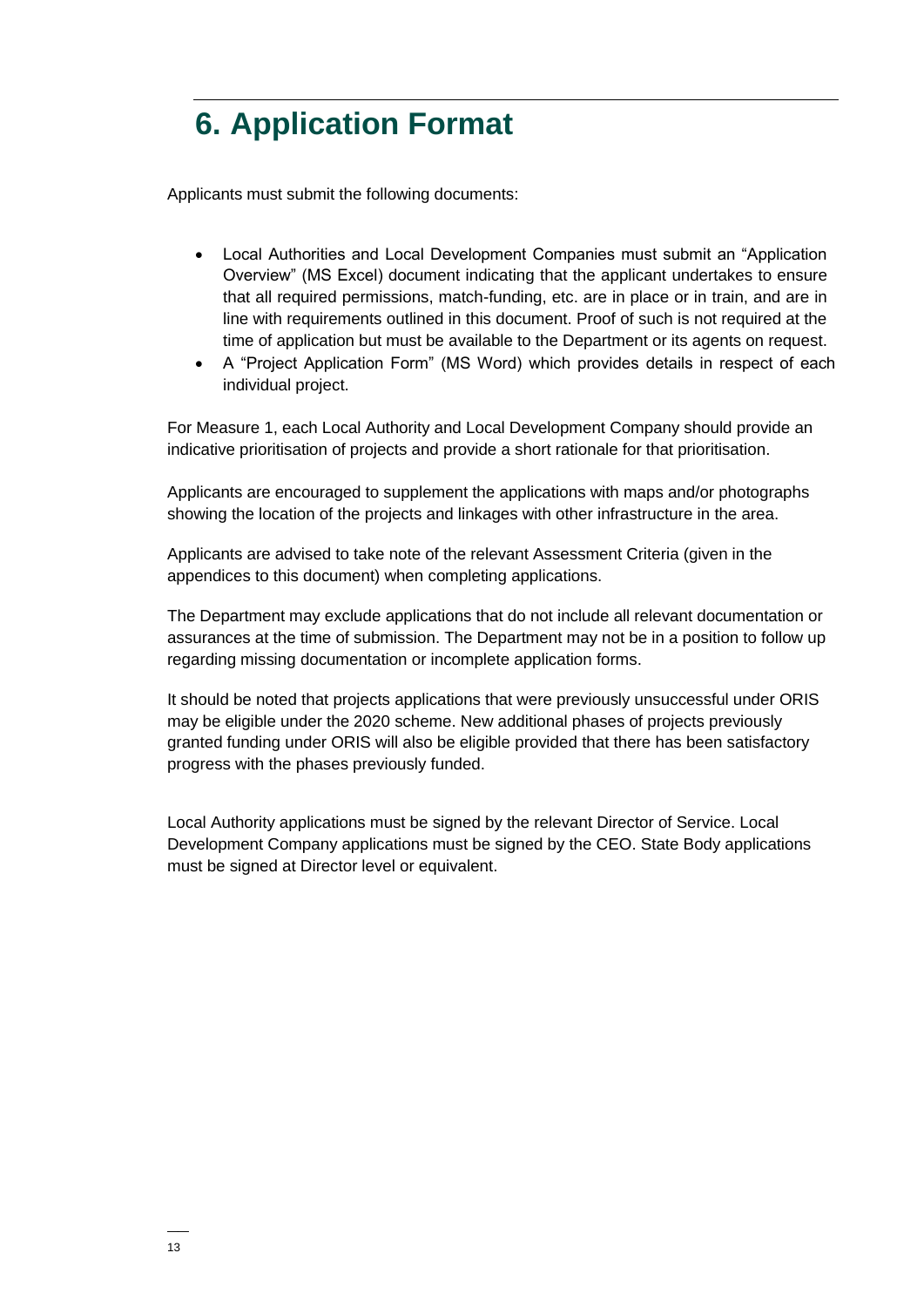### **7. Grant Level**

Up to 90% of the total cost of a project under the Scheme will be provided for any individual project. The remaining 10% match funding must be contributed by the successful applicant and/or the community group and/or philanthropic contributions.

You will note that for the 2020 scheme, the rate of aid available from the Department has increased to 90%. This is in recognition of the challenging environment for local fundraising and other finance-raising in light of the COVID crisis. This rate of funding is not indicative of requirements under future iterations of the scheme.

The requirement that a minimum of 5% of the project costs must be funded through cash contributions remains under the 2020 scheme. A maximum of 5% of the total cost may be provided in the form of "contributions-in-kind".

Administration and professional costs, are permitted, as outlined in the Common Funding Conditions (Point 8.III).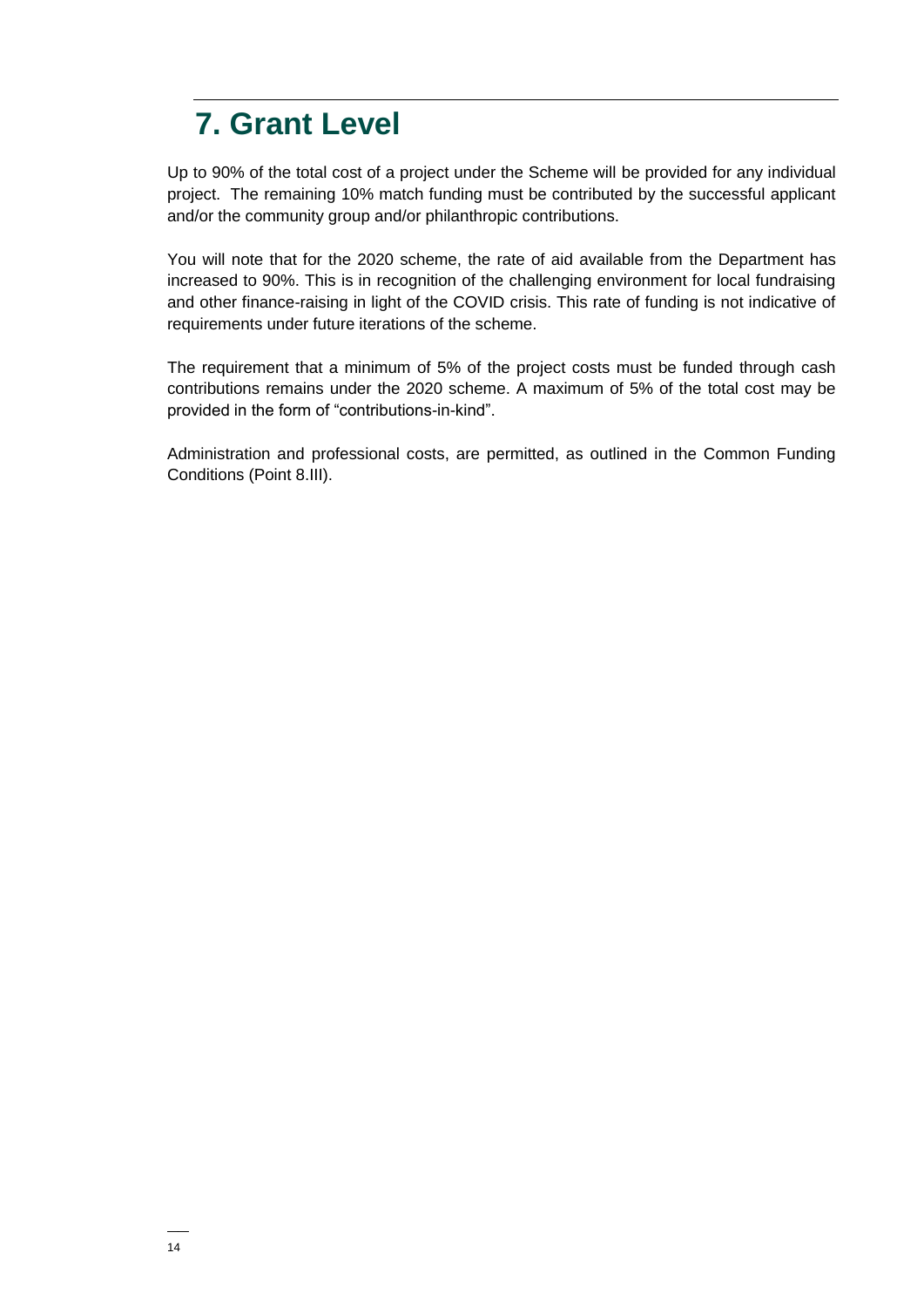### **8. Funding Conditions for Rural Schemes funded under the Department of Rural and Community Development.**

All expenditure registered through the Department's Rural Schemes i.e. Town and Village Renewal Scheme, CLÁR, Outdoor Recreation and Infrastructure Scheme (ORIS) will be subject to the terms of the Public Spending Code which can be found at [http://publicspendingcode.per.gov.ie/.](http://publicspendingcode.per.gov.ie/)

In addition to this, the requirements outlined below will apply to all funding approved through those schemes. The need for adherence to all of the requirements will be reflected in the contractual agreement between the Department of Rural and Community Development and the grantee approved for funding under the scheme.

- I. Projects will be expected to commence and be completed in line with the timelines set out in the relevant Scheme Outline.
- II. The Department may de-commit funding allocated to projects under the Scheme where the project is not completed within the time specified, and where the express agreement of the Department to extend the funding arrangement has not been agreed in advance.
- III. The grant funding for the approved project will be provided from the Department of Rural and Community Development's capital budget. Administration and/or professional costs associated with the proposed project, where allowed for in the Scheme Outline, should be kept to a minimum. These costs must be clearly documented in the application and are only permitted up to a maximum of 10% of the overall project costs.
- IV. Where allowed in the relevant Scheme Outline, in-kind contributions, up to the maximum set out in relevant Scheme Outline, can be provided in the form of voluntary labour (i.e. unpaid work) which must be based on the verified time spent on the project.
	- a. The rate applied should be for remuneration of equivalent work, up to a maximum rate of €14 per hour. The grantee must ensure that the rate per hour applied is properly justified according to the work undertaken.
	- b. Where Voluntary Labour forms part of a project, the grantee is advised that the requirements of all relevant Health and Safety legislation apply.
	- c. Project administration e.g. attendance at meetings, preparation of grant application form, funding drawdown claims and management costs are not eligible as voluntary labour.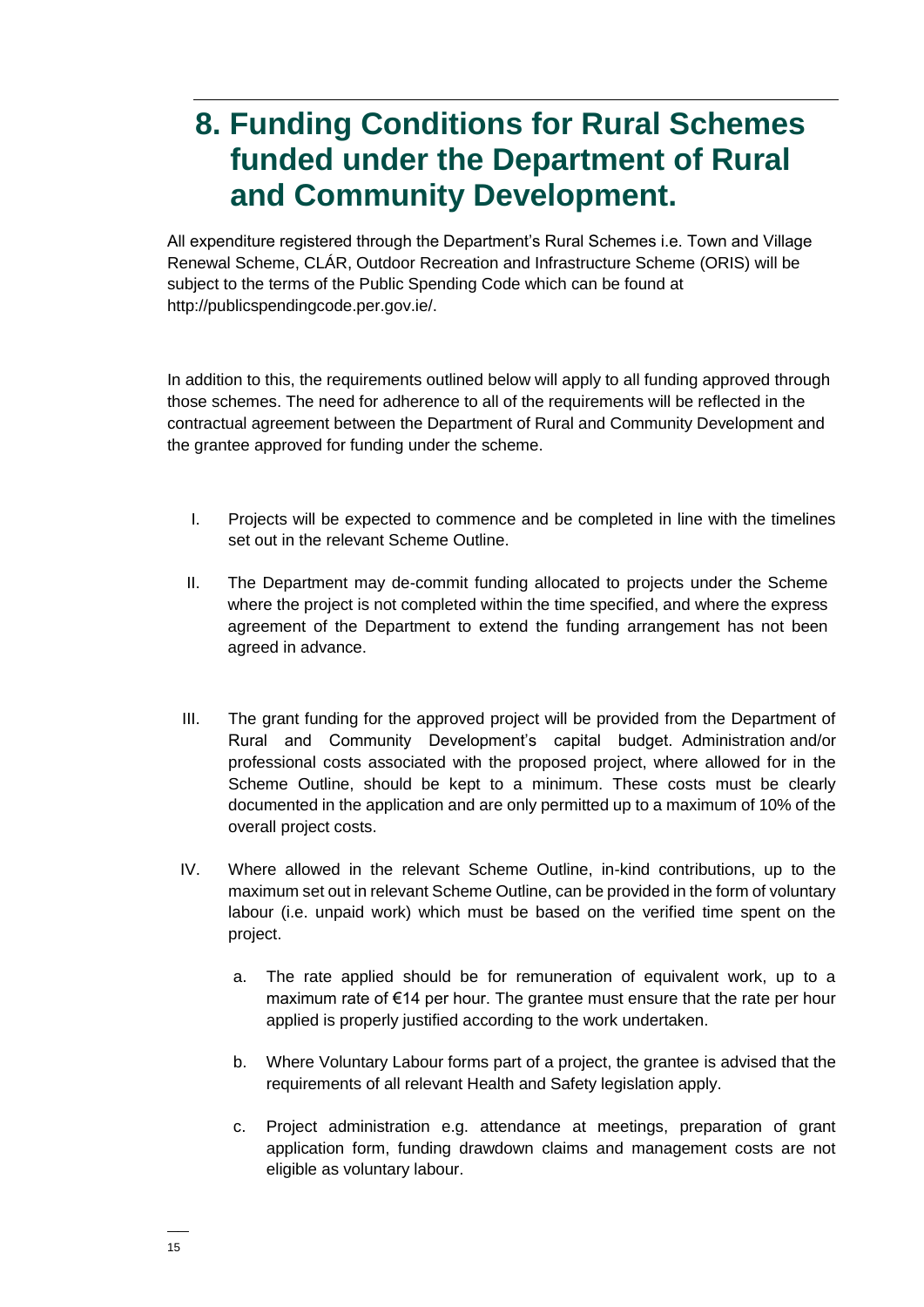- d. Labour provided by a participant on an RSS/TUS/other exchequer funded schemes are not eligible for use as an in-kind contribution.
- e. Voluntary labour must be completed prior to submitting the final drawdown claim to the Department. It may be included in phased payments, provided the work in question has been completed at the time the claim is submitted.

f. Details of all voluntary labour claimed must be maintained on a timesheet (1 timesheet per person) which will be provided by the Department. The time sheet will capture the following details:

- i. The name of the person undertaking the work
- ii. The nature, time, dates of the works, quantity, hours worked and rate per hour,
- iii. The signature of the person who provided the in-kind work,
- iv. The timesheet must be signed off by the appointed project co-ordinator over the project.
- V. A cash contribution as set out in the relevant Scheme Outline is required. The grantee will be required to provide confirmation that the cash contribution is in place and retain a record of the source of the cash contribution.
- VI. Projects must be completed in full in order to drawdown the full grant amount. Where it is established that a project has not been completed, the Department may request the grantee to repay any funding received on the project. Any changes to the proposed project must be advised and agreed with the Department in advance of the change being implemented.
- VII. Where an element of the approved project is not carried out as per the project application, grant funding may be reduced to reflect the amended project.
- VIII. If the project involves works on buildings or lands that are not in the ownership of the grantee, a minimum 5 year lease must be in place from date of project completion.
- IX. In the case of funding allocated to enterprises or facilities (i.e. community centre, hubs, vehicles under CLÁR etc.), it is a requirement that they must operate as funded for a minimum of 5 years following release of the final stage of funding, otherwise funding may have to be repaid. Where they do not operate as funded this must be advised and agreed with the Department in advance.
- X. All appropriate financial, Public Procurement and accounting rules and regulations must be complied with and each grantee will fully account for the funding received in a timely manner.
- XI. Full and accurate documentation to support all expenditure should be maintained and accessible by Department officials for audit purposes at all times and for a period of six years from the date of completion of the project.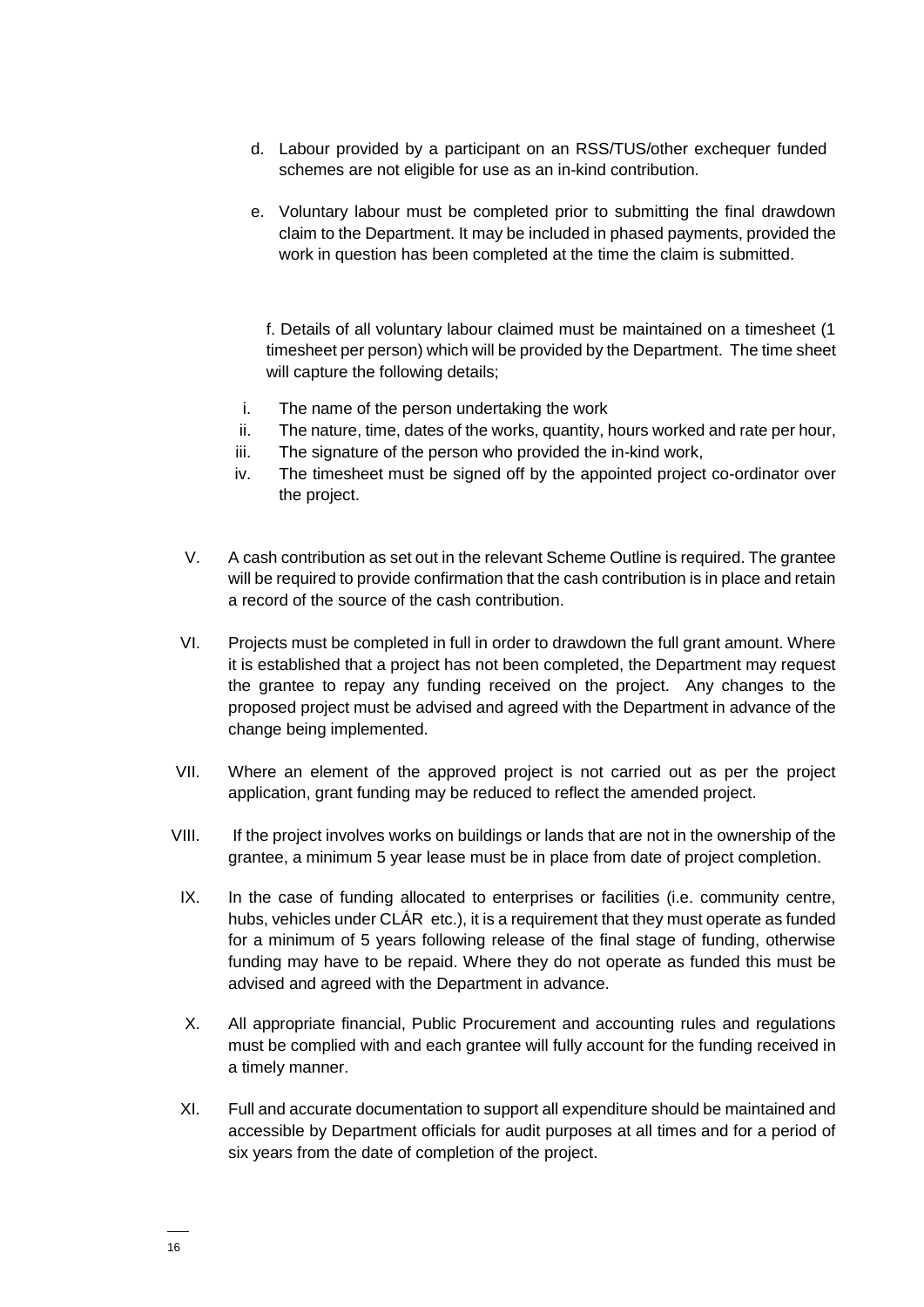- XII. Grantees will acknowledge the support of Project 2040 / Department of Rural and Community Development/ Government of Ireland, and any other applicable sources of funding (as identified in the relevant Funding Agreement) in all public announcements, advertising and signage, as appropriate, relating to the project. In addition, the Department may seek to use the project in the broader promotion of its policies.
- XIII. Grantees will provide any reports and information relating to the project as may reasonably be requested by the Department of Rural and Community Development from time to time.
- XIV. On-going monitoring and evaluation of the project outputs and outcomes should take place in the context of assessing the impact of the project. Grantees will be expected to collect appropriate data to facilitate this learning on an on-going basis. On request, a brief report (1-2 pages) on the outputs and outcomes of the project funded should be completed and made available to the Department.
- XV. Each grantee, will provide a contact point/points to the Department to facilitate payment and information requests. The Department should be updated on any changes to contact personnel in a timely manner.
- XVI. A checklist confirming compliance with funding conditions relating to the grant aid will be required upon project completion.

Non-Compliance with the conditions as outlined or any additional stipulations agreed during contract negotiations may result in the requirement to refund part or all of the grant aid awarded.

#### **ORIS Specific Conditions:**

- Particular care should be taken with proposed works in designated areas, such as Special Areas of Conservation (SAC), Special Protection Areas (SPA), etc. Any necessary appropriate assessments/approvals/planning permissions etc. that may need to be obtained must be in place prior to any works commencing.
- Applicants should ensure that all necessary consents are forthcoming from all relevant landowners (Private and Public) for the proposed works, and that works, where applicable, comply with relevant standards set by Sport Ireland Trails, Transport Infrastructure Ireland (TII) or other relevant bodies.
- In the context of repair work on trails, the applicants must provide extracts from Sport Ireland Trails Inspection reports which confirm the need for such repairs. In the absence of a recent Sport Ireland Trails report, photographic evidence of the area requiring repairs may suffice.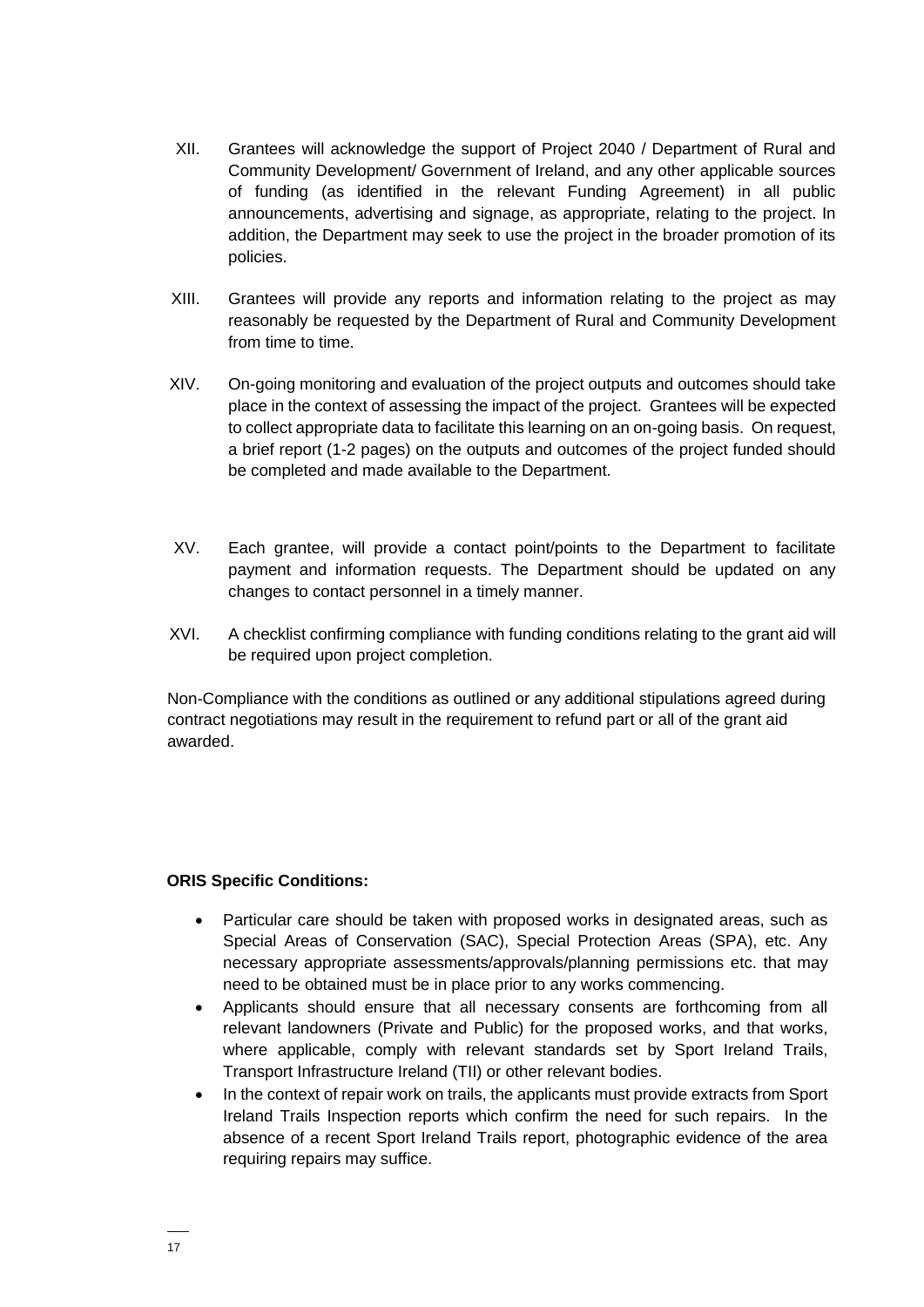• Completed projects must acknowledge in their publicity material, including press releases, the support provided by the Government of Ireland under Project Ireland 2040, the Department of Rural and Community Development and Fáilte Ireland.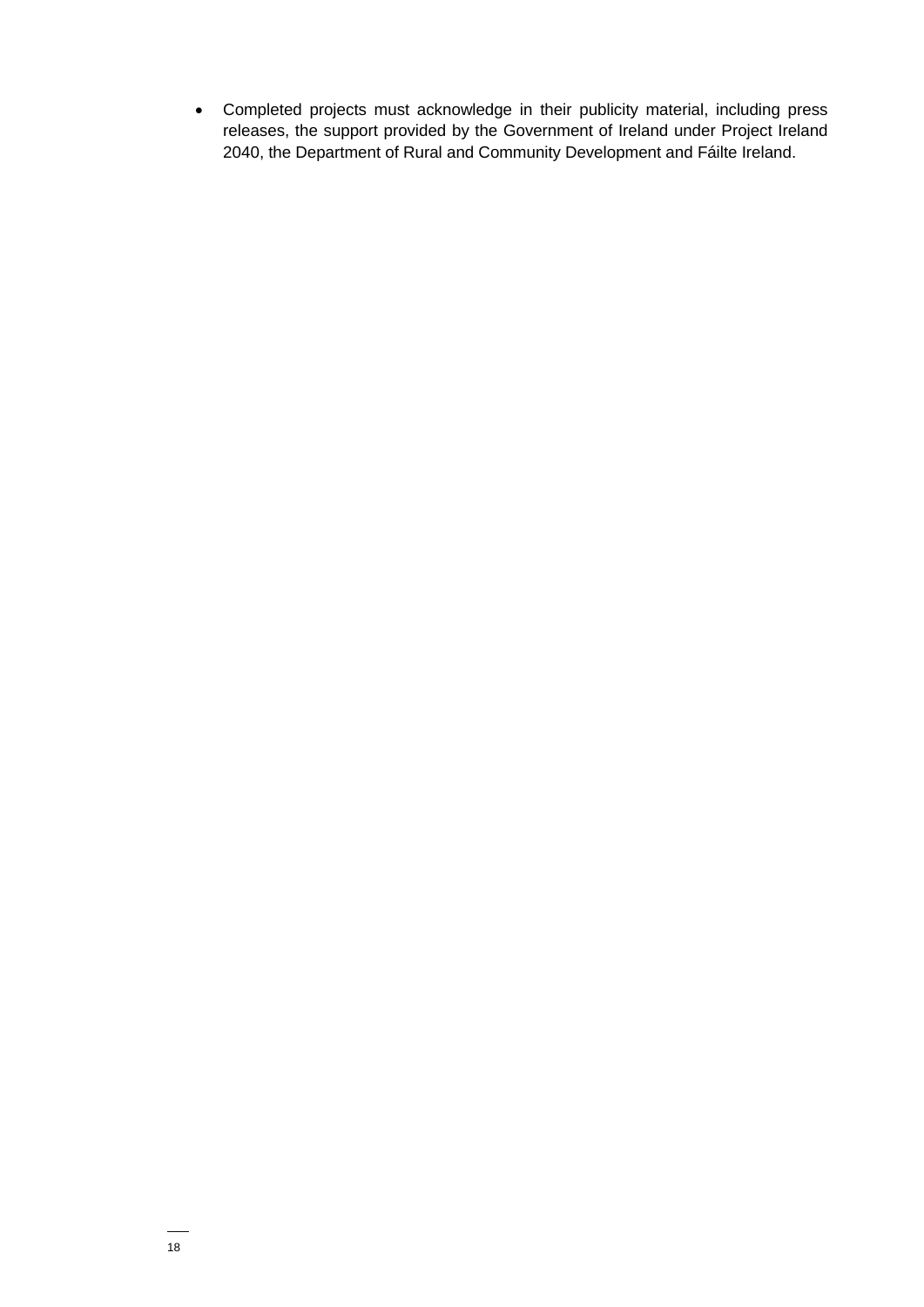### **9. Assessment Criteria**

Selection of projects under the Outdoor Recreation Infrastructure Scheme for 2020 will be by means of a competitive process. Final project selection will be made by the Department of Rural and Community Development, in consultation with Fáilte Ireland as appropriate, on the basis of proposals submitted by the eligible applicants. Fáilte Ireland will also review all applications to assess their tourism benefit.

In assessing applications, a number of factors will be considered by the Department, including the information supplied in the Application Overview and Application Form; the range, mix, quality and impact of proposed projects; previous funding provided; any prioritisation of projects indicated by the applicants; and other relevant considerations.

Guidance on the criteria that the Department may refer to during the ORIS assessment process are provided in Appendix 1 to this document. The level of response deemed necessary to address these criteria will increase in line with the amount of funding sought.

It should be noted that the number of projects approved for a particular body may be reduced in the event that there are excessive delays in the projects approved for that body under previous iterations of this Scheme.

The provision of funding will be dependent on works having not commenced prior to Department approval of the project.